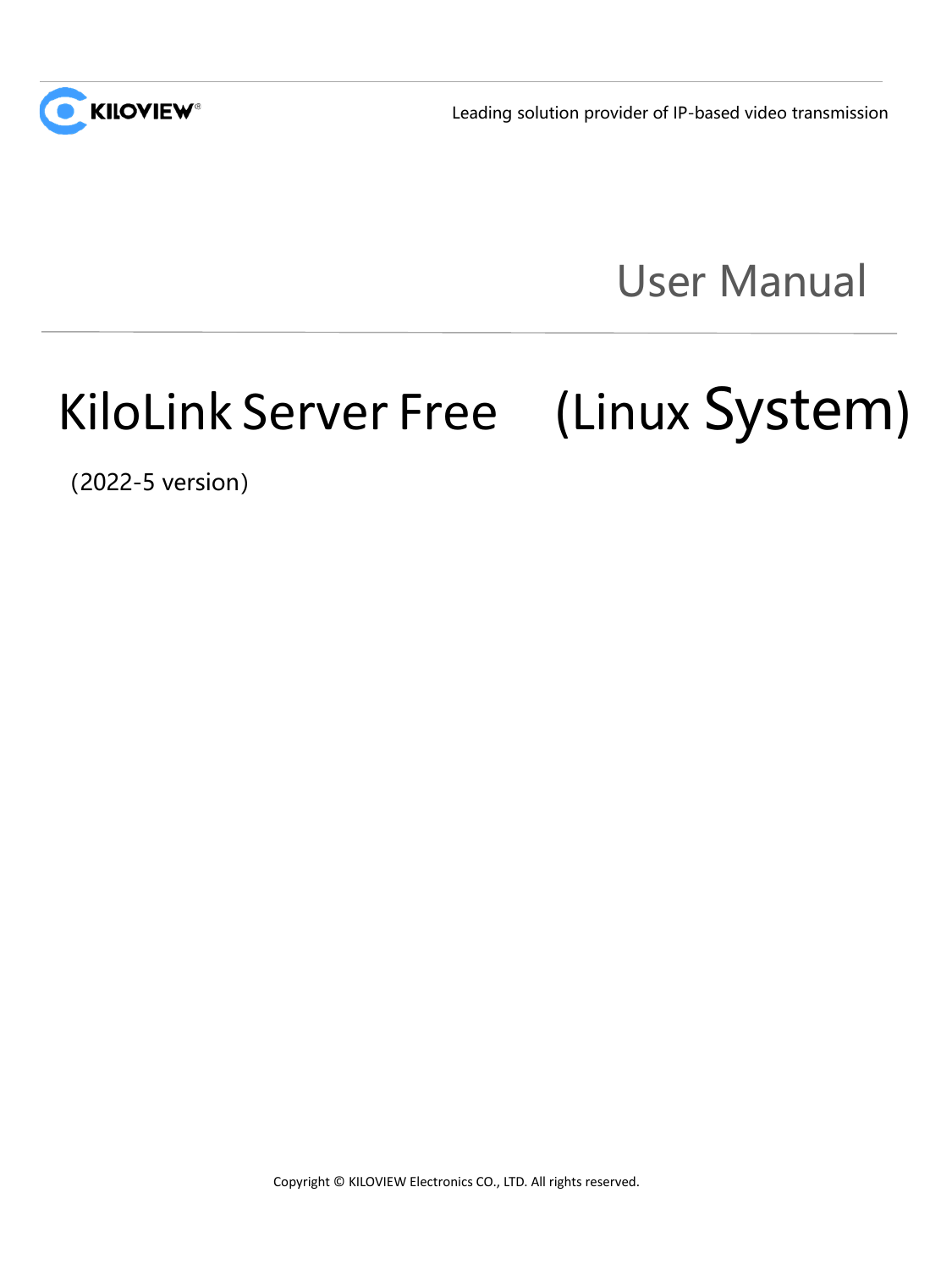# 1 KiloLink Sever Free User Guide

### **1.1 KiloLink Server Free Introduction**

KiloLink Server Free is a centralized management system developed by Kiloview. It is mainly used for centralized management of KILOVIEW's encoders, decoders and NDI series products. The system supports up to 5 levels of group management according to your different applications, and it can authorize different permissions for each group to achieve more refined device management. It also supports the permission management of the modules, granting different permission to different users and user groups. KiloLink Server Free makes device management more convenient. Users can use different terminals to check the device working status, manage the device, login to the device webpage to configure the parameters, etc.



**For more information about KiloLink Server Free, please refer to:**

<https://www.kiloview.com/en/kilolink-server-free>



Manage devices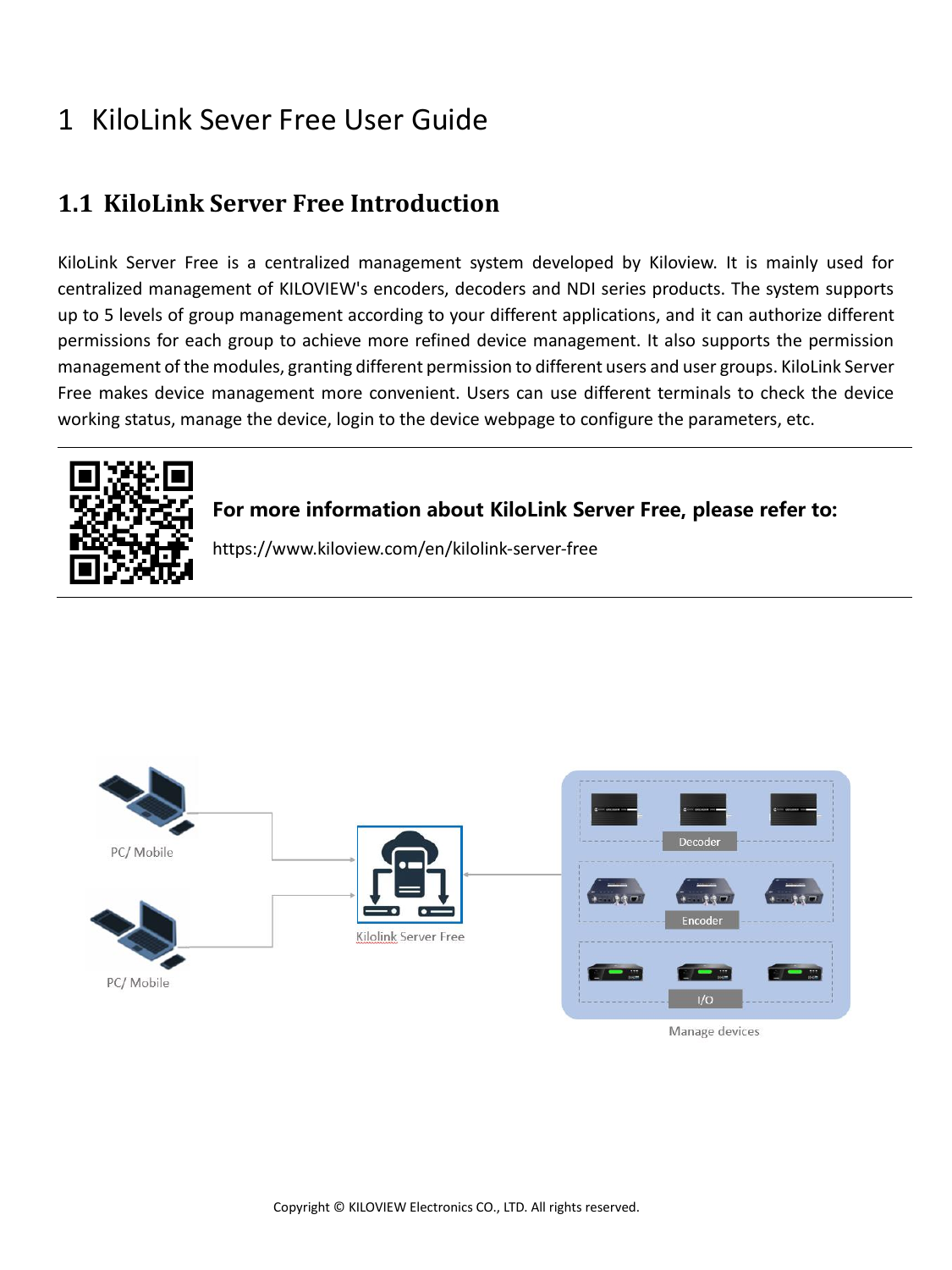

#### **Introduction:**

KiloLink Server Free mainly used for centralized management of Kiloview encoders, decoders and NDI devices. Users can login to the system via Web browsers (Chrome, Edge, Safari) to manage and maintain the devices connected to the system.

- ⚫ Supported models: Including DC220/DC230/D300 decoders, MG300 media gateway; E, G series, N1/N2 and M2 encoders, and N3/N4/N30/N40/U40/N6 FULL NDI devices.
- ⚫ Update the firmware here: www.kiloview.com/en/support/download/

### **1.2 Login KiloLink Server Free**

Enter http://server IP: 83/ in the browser to login to the KiloLink Server Free. The default

username is **admin**, and the password is **Kiloview001**.





#### **Note**

- ⚫ For information security concern, we recommend you change the password after your first login.
- ⚫ KiloLink Server Free login port is 83 by default.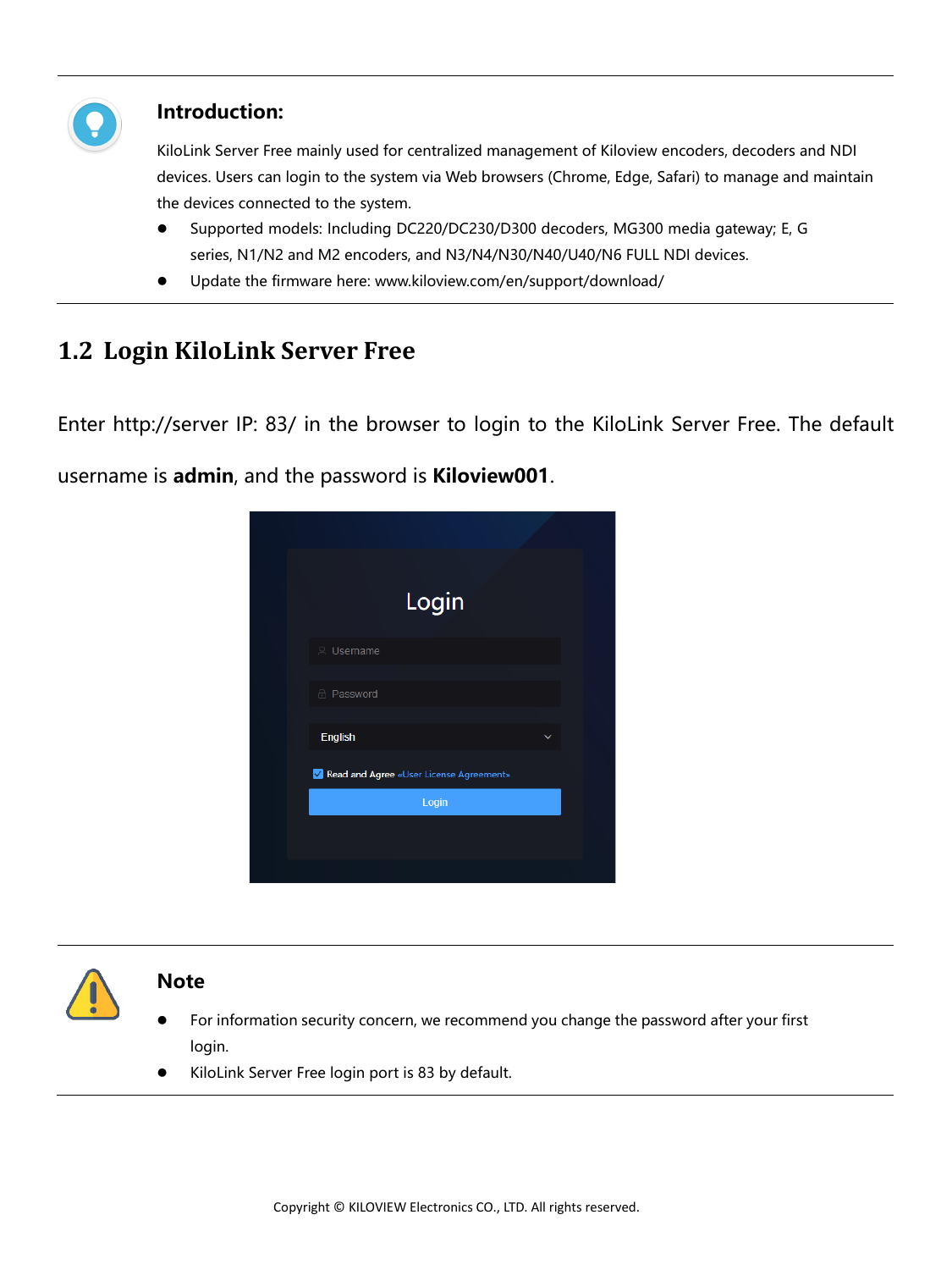# 2 User Management

After deployment, there is a super administrator account **admin** by default. Log in with the super administrator account, you can create users and user groups via the user management, and add permissions to users and user groups.

# **2.1 User Management**

In user management, you can add, modify, and delete users (individually or in batches). The added user starts without any permissions. You need to add the user to the user group, and the user will have the permissions of the user group.

| C KILOVIEW                        | <b>KiloLink Server Free</b> |             |                  |        |                                             |                         |          |               | <b>B</b> admin $\star$ <b>all</b> $\odot$                                                                                          |          |
|-----------------------------------|-----------------------------|-------------|------------------|--------|---------------------------------------------|-------------------------|----------|---------------|------------------------------------------------------------------------------------------------------------------------------------|----------|
| $\equiv$                          |                             |             |                  |        |                                             | User list<br>User Group |          |               |                                                                                                                                    |          |
| $\equiv$ Device Management $\sim$ | Add a user group            |             |                  |        |                                             |                         |          |               |                                                                                                                                    |          |
| <b>ED All</b>                     |                             |             | Add a user group |        |                                             |                         | $\times$ |               |                                                                                                                                    |          |
| User Management                   | Group name                  | System pern |                  |        |                                             |                         |          | Description   | Manage                                                                                                                             | $\alpha$ |
| <b>O</b> Firmware                 | Administrator<br>$\Box$     |             |                  |        |                                             |                         |          | administrator | $\begin{array}{cccccccccccccc} \circledcirc & \circledcirc & \circledcirc & \circledcircledcirc & \circledcircledcirc \end{array}$ |          |
|                                   | <b>Batch Deletion</b>       |             |                  |        |                                             |                         |          |               | Total $1 \leq 1 \leq 2$<br>$10$ /page $\sim$                                                                                       |          |
|                                   |                             |             | All Users        | 0/1    |                                             | Allow List              | O/O      |               |                                                                                                                                    |          |
|                                   |                             |             | Q Enter keyword  |        |                                             | Q Enter keyword         |          |               |                                                                                                                                    |          |
|                                   |                             |             | $\Box$ test1     |        | $\sim$ $<$ $-$<br>$\vert \rightarrow \vert$ | No Data                 |          |               |                                                                                                                                    |          |
|                                   |                             |             |                  | Cancel |                                             | OK.                     |          |               |                                                                                                                                    |          |
|                                   |                             |             |                  |        |                                             |                         |          |               |                                                                                                                                    |          |
|                                   |                             |             |                  |        |                                             |                         |          |               |                                                                                                                                    |          |



 $\Theta$  Modify password;  $\overline{\mathbb{E}}$  Rename;  $\overline{\mathbb{E}}$  Delete;



#### **Note**

⚫ When adding a user, password must consist of uppercase characters, lowercase characters and digits with 6~32 characters long.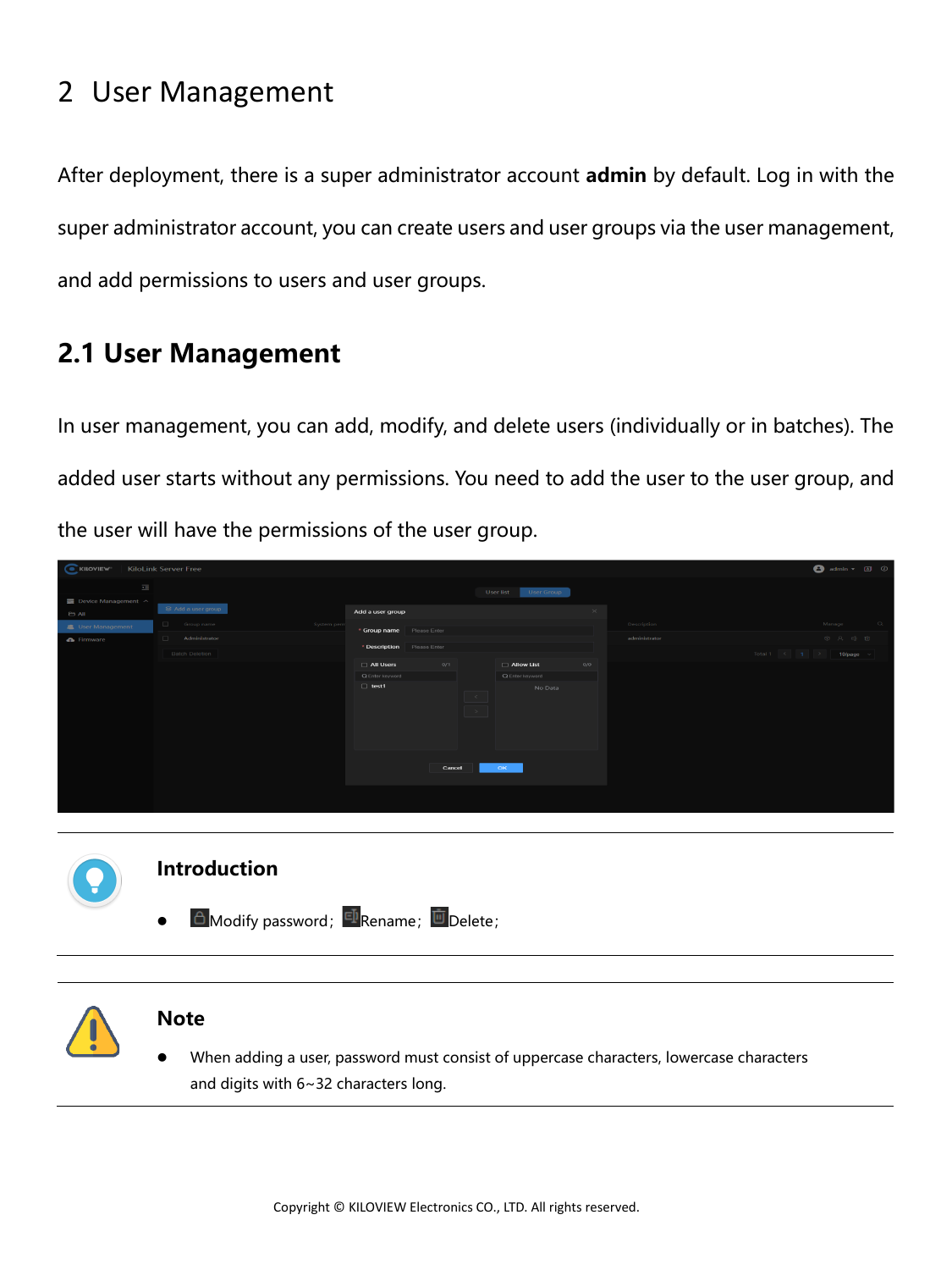# **2.2 User Group**

#### **2.2.1 Add user group**

Add a user group and authorize the user group. All users in the user group have the same authority.

The operation is as follows: click "Add a user group", enter the group information, and select users in the "All Users" to the user group.

#### **2.2.2 User group permission**

The system includes three modules: Device Management, User Management and Firmware. All users and user groups should have permissions to operate the system. When log in for the first time, the default super administrator can add users and user groups, and give permissions to the user groups.

In "User Management**",** you can only authorize the user group with hidden or view permissions for the "Device Management". If need operation permissions for the device, please turn to the "Access Control" in the "Device Management". For details, please refer to the chapter 3.1.4 "Device Management - Access Control".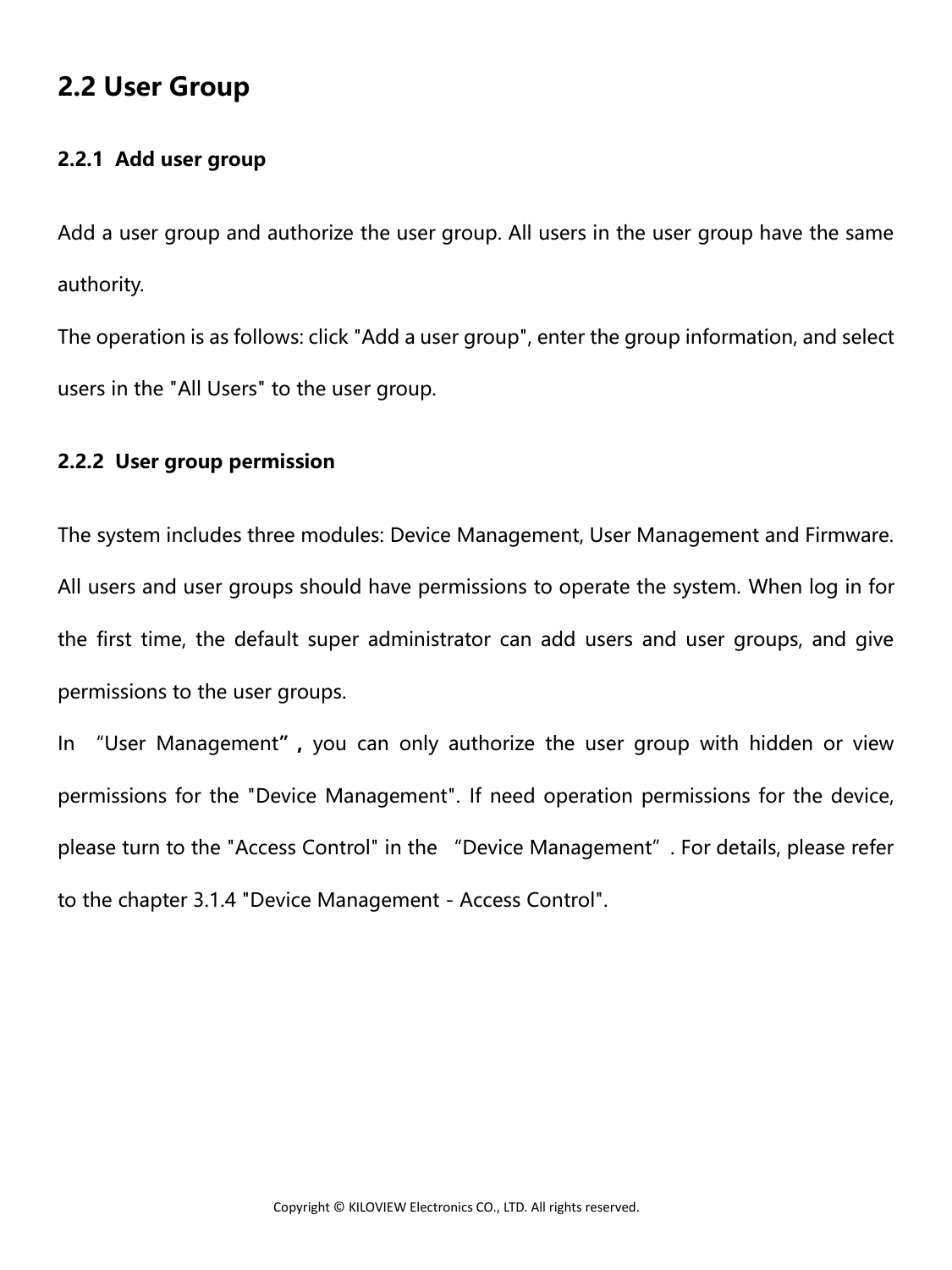| System permission      |        |                                | $\times$  |
|------------------------|--------|--------------------------------|-----------|
| Module Name            |        | Permission                     |           |
| Device Management      |        | Hide<br>$\bullet$              | View      |
| <b>User Management</b> |        | <b>O</b> Hide<br>$\bullet$     | View/Edit |
| Firmware               |        |                                |           |
| Upload/Manage firmware |        | Hide<br>$\bullet$<br>$\bullet$ | View/Edit |
| Firmware dispatch      |        | Hide<br>$\bullet$              | View/Edit |
|                        | Cancel | <b>OK</b>                      |           |



#### **Introduction**

- Hide: Modules are not visible to users of the user group;
- View: Users in the user group can view authorized modules;
- ⚫ Edit:Users in the user group can edit authorized modules



#### **Note**

⚫ The permissions for the "Device Management" module are only available for hiding and viewing in the "User Management". Edit permissions need to be set in the "Device Management "module.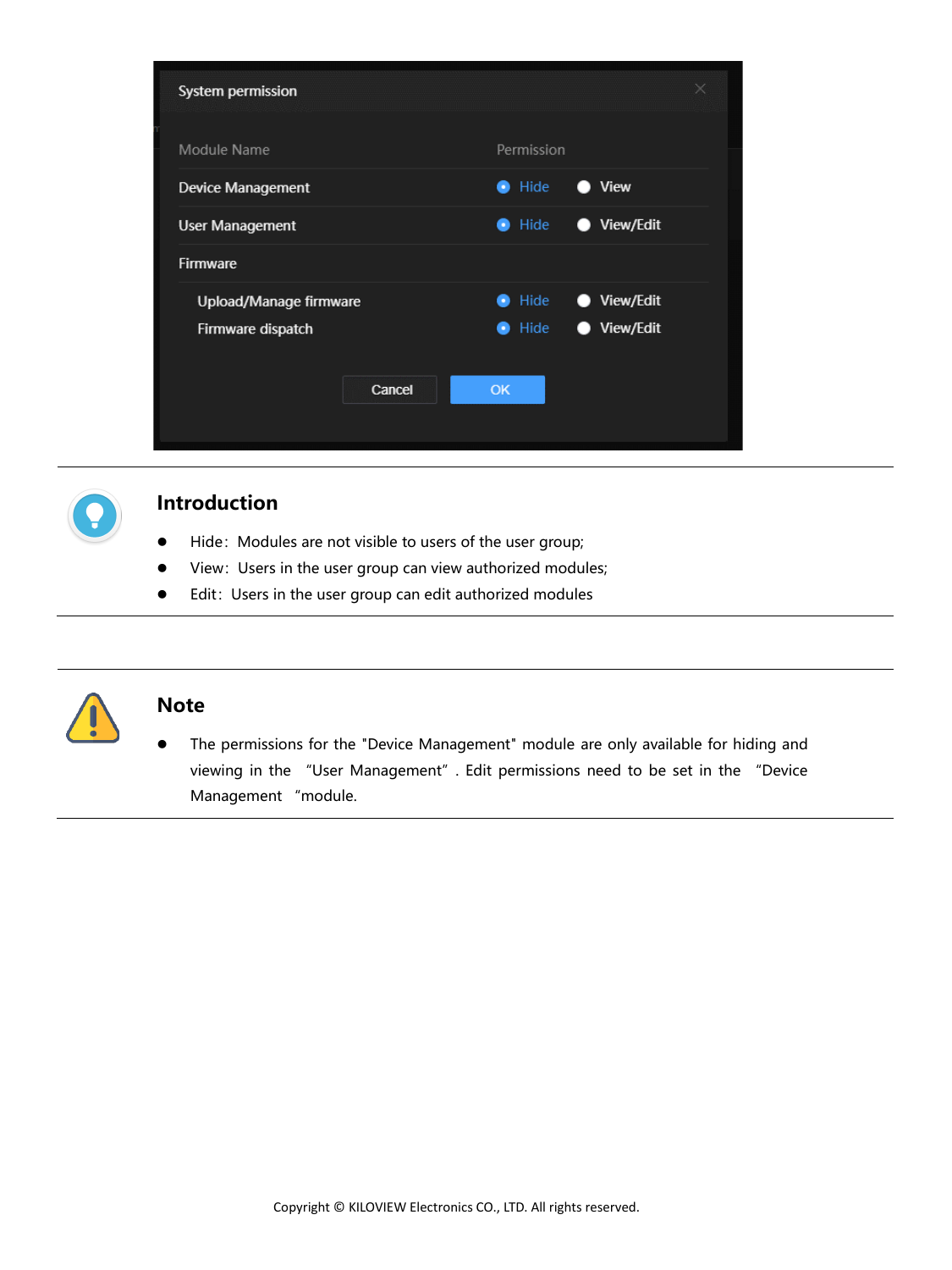# 3 Device Management

Click "Device Management" to manage all devices under "ENCODER", "DECODER" and "IO".

| C KILOVIEW <sup>®</sup>                    |                        | KiloLink Server Free                            |                                                                          |                                                                     |                         |                                                                                                                                                                                                                                                                                                                                                                                                         |                       |
|--------------------------------------------|------------------------|-------------------------------------------------|--------------------------------------------------------------------------|---------------------------------------------------------------------|-------------------------|---------------------------------------------------------------------------------------------------------------------------------------------------------------------------------------------------------------------------------------------------------------------------------------------------------------------------------------------------------------------------------------------------------|-----------------------|
|                                            | $\equiv$ $\bullet$ All |                                                 |                                                                          |                                                                     |                         |                                                                                                                                                                                                                                                                                                                                                                                                         | Maintenance mode •    |
|                                            |                        | Device Numbers: $\bullet$ 4 $\bullet$ 0         |                                                                          |                                                                     |                         |                                                                                                                                                                                                                                                                                                                                                                                                         |                       |
| <b>Exercise</b> Device Management $\wedge$ |                        |                                                 |                                                                          | <b>ED ENCODER</b><br><b>EDECODER</b>                                | $\Box$                  |                                                                                                                                                                                                                                                                                                                                                                                                         |                       |
| $\cdot$ $\theta$ All                       |                        |                                                 |                                                                          |                                                                     |                         |                                                                                                                                                                                                                                                                                                                                                                                                         |                       |
| $\Theta$ test                              |                        | $\Box$ Status $\triangleq$                      | Device Info.                                                             | Video                                                               | Audio                   | Network status                                                                                                                                                                                                                                                                                                                                                                                          | Manage Q              |
| <b>&amp;</b> User Management               |                        | $\Box$ $\odot$ Online                           | E1 E1-210110971 0                                                        | <b>@ SDI UNKNOWN</b>                                                | 48000 Hz 2CH<br>$@$ SDI | G 192.168.28.63                                                                                                                                                                                                                                                                                                                                                                                         | $A \nightharpoonup R$ |
| <b>A</b> Firmware                          |                        |                                                 | E1-a                                                                     | <sup>2</sup> H264 3.00Mbps                                          | AAC 64.00Kbps           | ↑ 11.50KB ↓ 18.54KB                                                                                                                                                                                                                                                                                                                                                                                     |                       |
|                                            |                        | $\bullet$ .                                     | <b>RTSP</b> $\vert$ RTMP $\vert$ <b>RTMP</b> $\vert$ RTMP $\vert$ $\sim$ |                                                                     |                         |                                                                                                                                                                                                                                                                                                                                                                                                         |                       |
|                                            |                        |                                                 |                                                                          |                                                                     |                         |                                                                                                                                                                                                                                                                                                                                                                                                         |                       |
|                                            |                        | $\Box$ $\odot$ Online<br><b>Antico Original</b> | E1_ndi E1_ndi-200130064 ①                                                | @ SDI 1080p 60Hz                                                    | @ SDI 48000 Hz 2CH      | ₫ 192.168.28.120                                                                                                                                                                                                                                                                                                                                                                                        | 89E                   |
|                                            |                        |                                                 | E1 NDI                                                                   | <b>Q</b> <sup>°</sup> H264 4.00Mbps<br><sup>2</sup> % H264 2.00Mbps | C AAC 64.00Kbps         | ↑ 6.62MB ↓ 215.42KB                                                                                                                                                                                                                                                                                                                                                                                     |                       |
|                                            |                        | $\bullet$                                       | <b>RTSP</b>   HLS   RTMP   RTSP   NDI-HX $\sim$                          |                                                                     |                         |                                                                                                                                                                                                                                                                                                                                                                                                         |                       |
|                                            |                        |                                                 |                                                                          |                                                                     |                         |                                                                                                                                                                                                                                                                                                                                                                                                         |                       |
|                                            |                        | <b>Batch Move</b>                               |                                                                          |                                                                     |                         | Total 2 $\begin{array}{ c c c c c c }\n\hline\n\text{Total 2} & \begin{array}{ c c c c }\n\hline\n\text{1} & \begin{array}{ c c c }\n\hline\n\text{2} & \text{1} & \text{1} & \text{10/page} & \text{9}\n\hline\n\end{array} & \begin{array}{ c c c c }\n\hline\n\text{1} & \text{0/page} & \text{9}\n\hline\n\end{array} & \begin{array}{ c c c c c }\n\hline\n\text{1} & \text{10/page} & \text{9}\n$ |                       |
|                                            |                        |                                                 |                                                                          |                                                                     |                         |                                                                                                                                                                                                                                                                                                                                                                                                         |                       |
|                                            |                        |                                                 |                                                                          |                                                                     |                         |                                                                                                                                                                                                                                                                                                                                                                                                         |                       |
|                                            |                        |                                                 |                                                                          |                                                                     |                         |                                                                                                                                                                                                                                                                                                                                                                                                         |                       |
|                                            |                        |                                                 |                                                                          |                                                                     |                         |                                                                                                                                                                                                                                                                                                                                                                                                         |                       |
|                                            |                        |                                                 |                                                                          |                                                                     |                         |                                                                                                                                                                                                                                                                                                                                                                                                         |                       |
|                                            |                        |                                                 |                                                                          |                                                                     |                         |                                                                                                                                                                                                                                                                                                                                                                                                         |                       |
|                                            |                        |                                                 |                                                                          |                                                                     |                         |                                                                                                                                                                                                                                                                                                                                                                                                         |                       |
|                                            |                        |                                                 |                                                                          |                                                                     |                         |                                                                                                                                                                                                                                                                                                                                                                                                         |                       |
|                                            |                        |                                                 |                                                                          |                                                                     |                         |                                                                                                                                                                                                                                                                                                                                                                                                         |                       |
|                                            |                        |                                                 |                                                                          |                                                                     |                         |                                                                                                                                                                                                                                                                                                                                                                                                         |                       |
|                                            |                        |                                                 |                                                                          |                                                                     |                         |                                                                                                                                                                                                                                                                                                                                                                                                         |                       |
|                                            |                        |                                                 |                                                                          |                                                                     |                         |                                                                                                                                                                                                                                                                                                                                                                                                         |                       |

# **3.1 Group Management**

Users can add groups in the Device Management with different application scenarios, and all the devices can be classified to the groups, which is convenient for further maintenance. Each group supports up to add 5 groups.

#### **3.1.1 Add a group**

Click"  $\mathbf{m}$  " on the right of each group. Then click "Add a group", enter the group name and click "OK" to add a new group.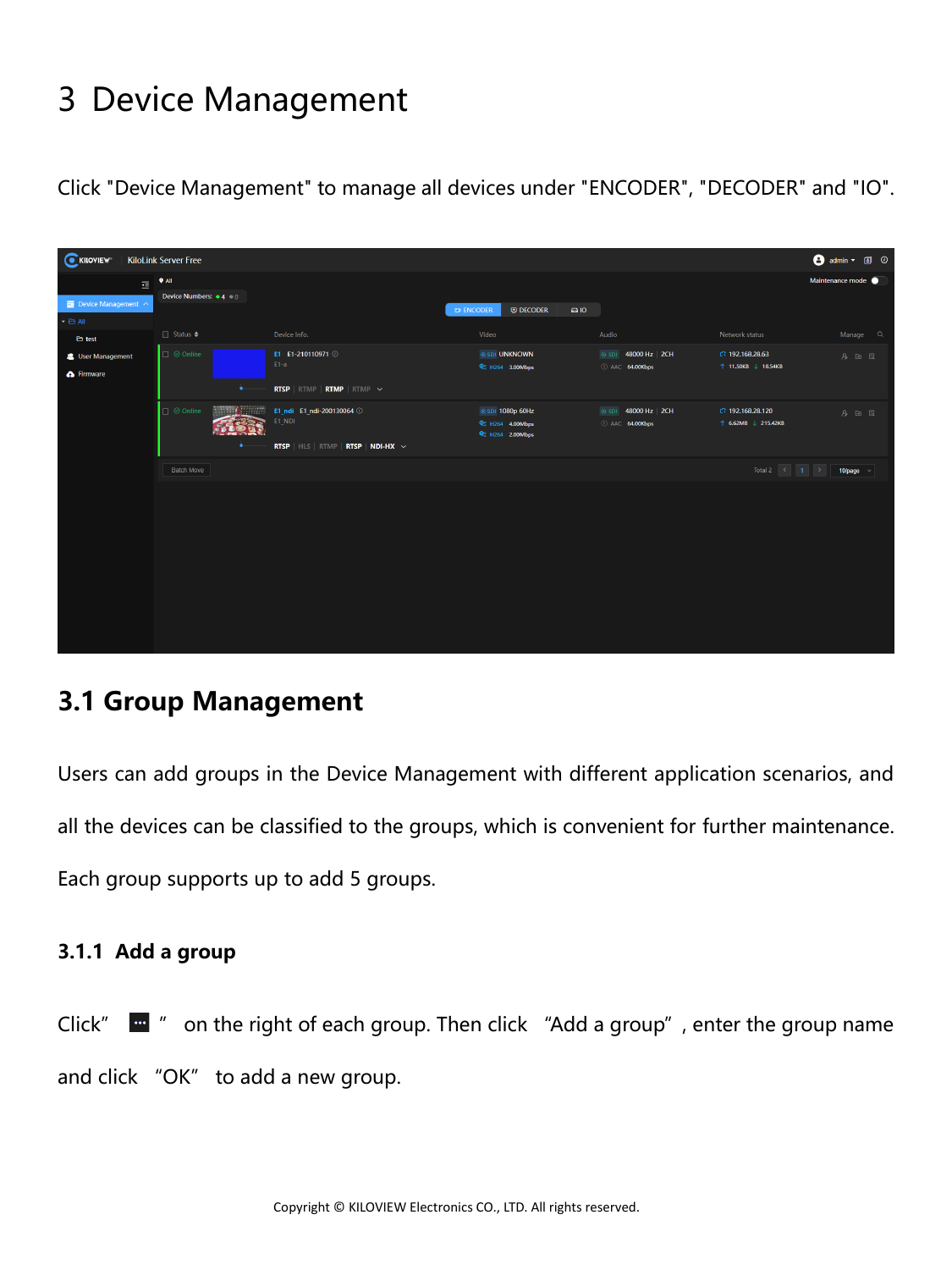

#### **3.1.2 Move the group**

When you want to move the group to another one, click "Move" and select the group to move to.

|                                    |        |                                                              | <b>CONTANNIE</b> | $-1$     |
|------------------------------------|--------|--------------------------------------------------------------|------------------|----------|
| Move                               |        |                                                              |                  | $\times$ |
|                                    |        |                                                              |                  |          |
| $\mathbf{v} \bullet \mathbf{A}$ ll |        |                                                              |                  |          |
| $\mathbf{\cdot} \bullet$ test      |        |                                                              |                  |          |
| $\bullet$ test 2                   |        |                                                              |                  |          |
| $\bullet$ abcds                    |        |                                                              |                  |          |
|                                    |        |                                                              |                  |          |
|                                    |        |                                                              |                  |          |
|                                    |        |                                                              |                  |          |
|                                    |        |                                                              |                  |          |
|                                    |        |                                                              |                  |          |
|                                    |        |                                                              |                  |          |
|                                    |        |                                                              |                  |          |
|                                    | Cancel | $\mathsf{OK}% _{\mathsf{CL}}^{\mathsf{CL}}(\mathcal{M}_{0})$ |                  |          |
|                                    |        |                                                              |                  |          |
|                                    |        |                                                              |                  |          |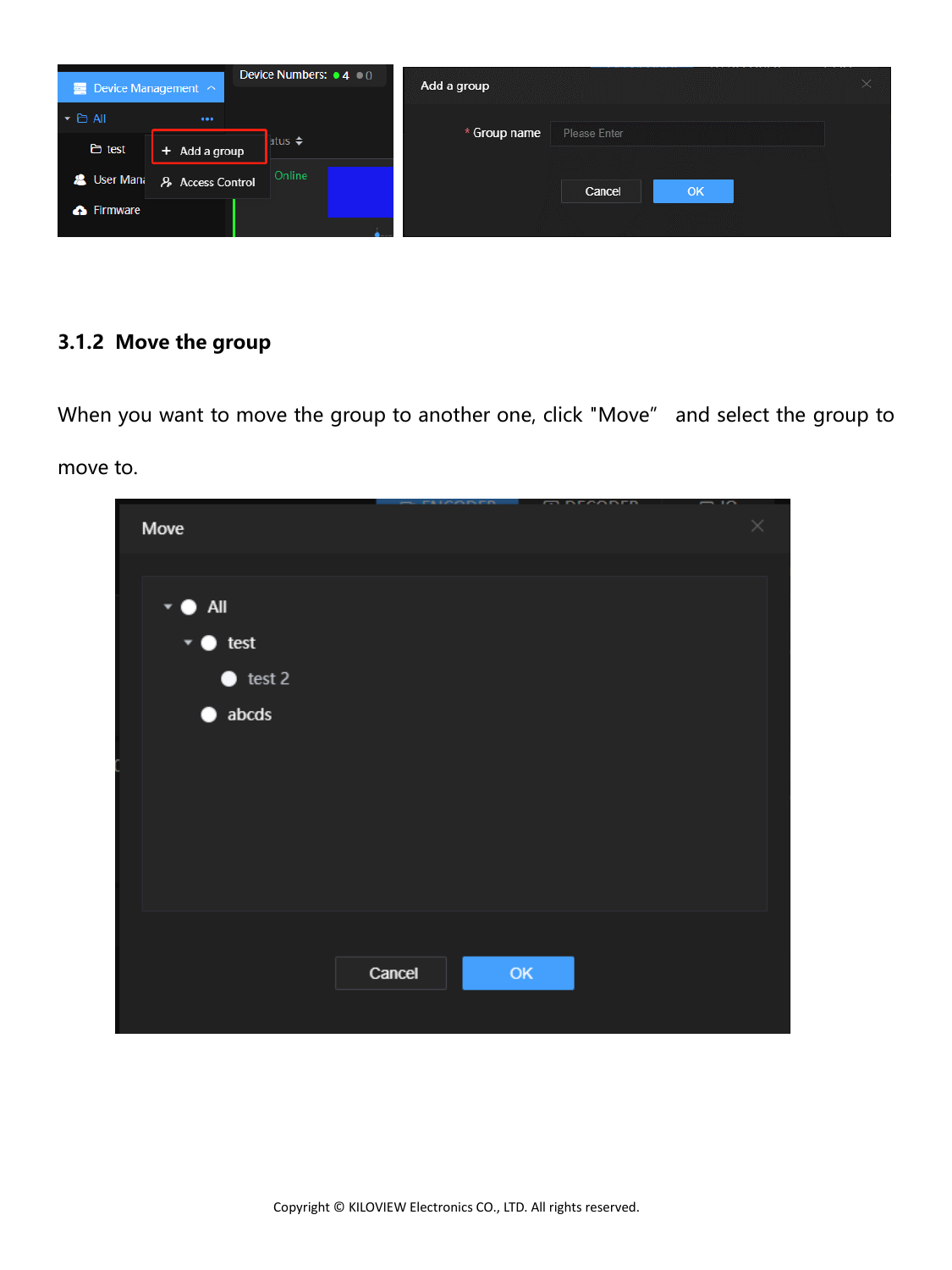#### **3.1.3 Rename the group**

When you want to change the group name, click "Rename", enter a new name, and click "OK".

| Rename       |        |     |   |  |
|--------------|--------|-----|---|--|
| * Group name | test   |     |   |  |
| kom          | Cancel | OK. | . |  |
|              |        |     |   |  |

#### **3.1.4 Access control**

In the "Device Management", click "Access Control", and select the user or user group that needs to be authorized to the "Allow list" on the right, and click  $\Box$ . Then choose the permissions for the user or user group.

|        | <b>Access Control:test</b> |                   |                                     |            |       |      |                      | $\times$     |
|--------|----------------------------|-------------------|-------------------------------------|------------|-------|------|----------------------|--------------|
|        |                            |                   |                                     |            |       |      |                      |              |
|        | User/User group            |                   |                                     | Allow List |       |      |                      |              |
|        | Q Enter Keywords           |                   |                                     | $\Box$     | Name  | Type | <b>Acess Control</b> |              |
| $\Box$ | Name                       | Type              |                                     | $\Box$     | test1 | User | View and edit        | $\checkmark$ |
| $\Box$ | Administrator              | <b>User Group</b> |                                     |            |       |      |                      |              |
| $\Box$ | Gavin                      | User              |                                     |            |       |      |                      |              |
|        |                            |                   |                                     |            |       |      |                      |              |
|        |                            |                   | $\rightarrow$                       |            |       |      |                      |              |
|        |                            |                   | $\langle\langle\cdot\rangle\rangle$ |            |       |      |                      |              |
|        |                            |                   |                                     |            |       |      |                      |              |
|        |                            |                   |                                     |            |       |      |                      |              |
|        |                            |                   |                                     |            |       |      |                      |              |
|        |                            |                   |                                     |            |       |      |                      |              |
|        |                            |                   |                                     |            |       |      |                      |              |
|        |                            |                   |                                     |            |       |      |                      |              |
|        |                            |                   |                                     |            |       |      |                      |              |
|        |                            |                   | Cancel                              |            | OK    |      |                      |              |
|        |                            |                   |                                     |            |       |      |                      |              |

Copyright © KILOVIEW Electronics CO., LTD. All rights reserved.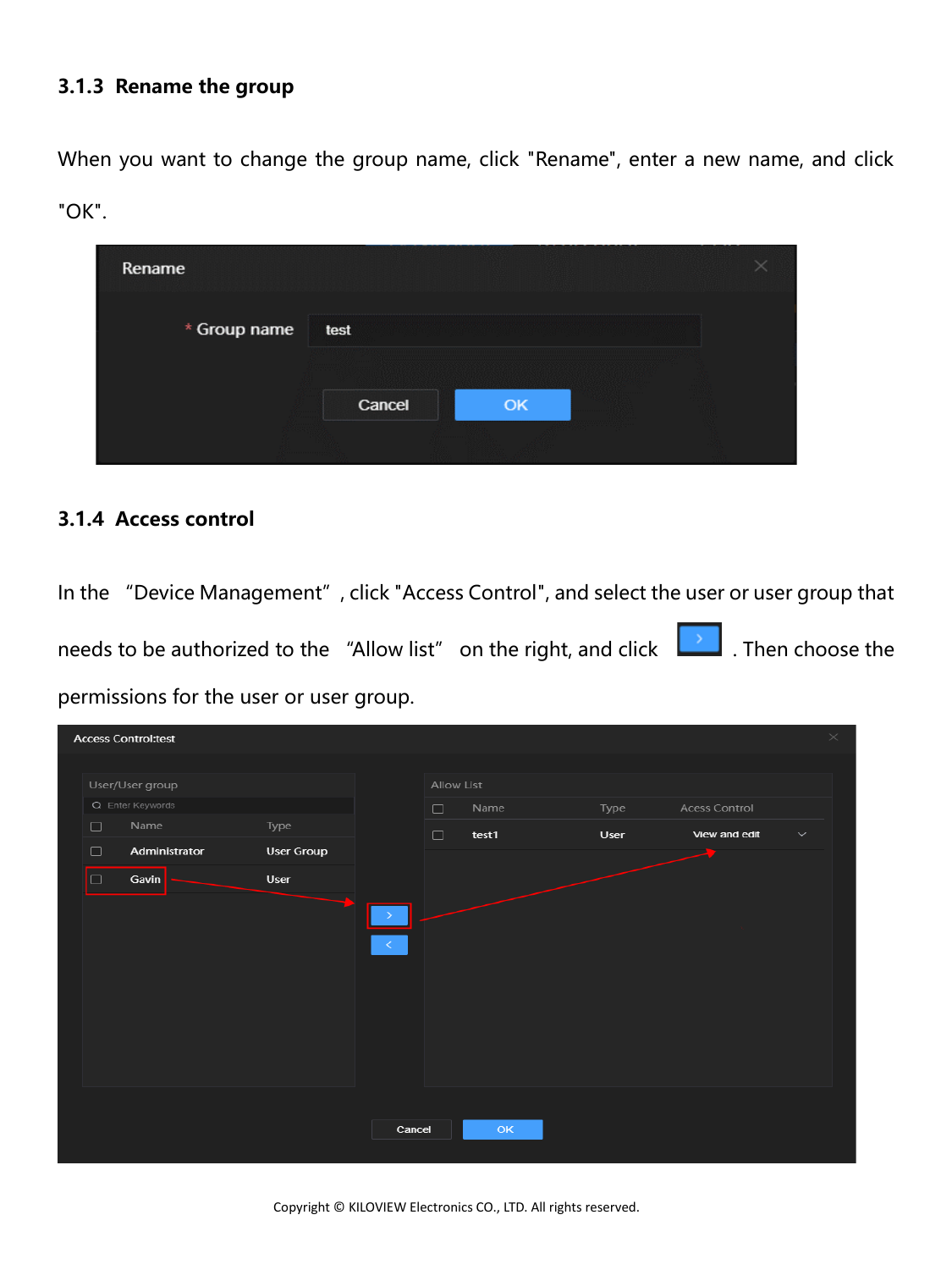

#### **Introduction**

- ⚫ View only: Only with the viewing permission of the group, and cannot rename, move, delete, etc. the devices under the group;
- ⚫ View and edit: With the viewing and editing permissions of the group, and can rename, move, delete, etc. the devices under the group;
- The root directory does not support rename, move, and delete, etc.
- ⚫ The lower-level group have the permissions of the upper-level group by default. But if the lower-level group is limited with some permissions, it is subject to the configured permission;
- ⚫ Management such as rename, move, and delete a group require the first-level group owns the permissions. For example: the lower-level group "Test group" of "Sales group", if the "Sales group" does not have the editing permission, even if the "Test group" is authorized, the group cannot be edited. Only the lower-level group of "test group" can be edited;
- It is required to have the editing permission for the target directory if you need to remove the group.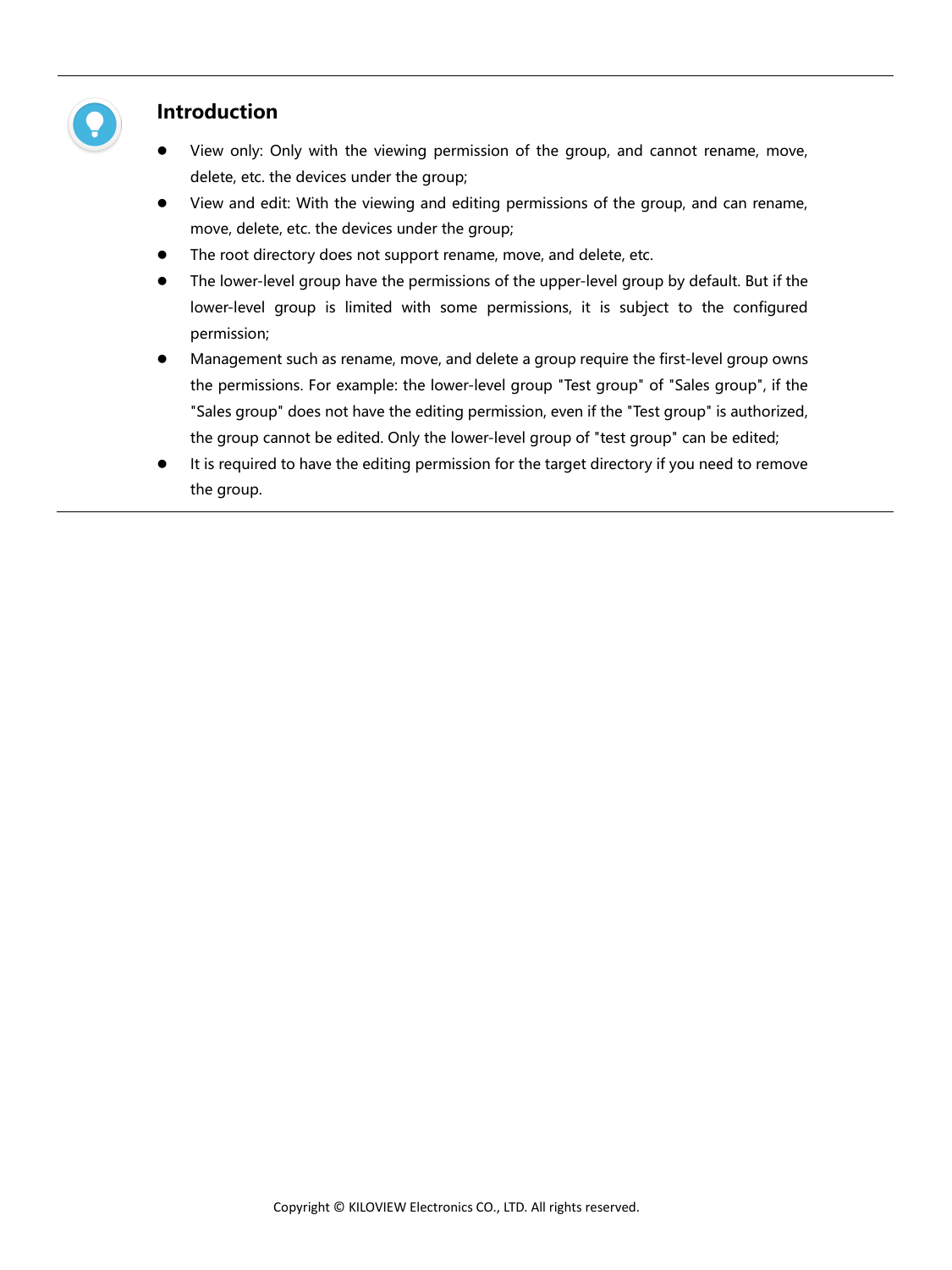# **3.2 Device management**

On the device management page, you can check the device status, device information, video and audio information, and network status of all devices. And you can authorize and move the device, even remotely access the device webpage and configure parameters.

#### **3.2.1 Encoder management**

You can check the current status of the encoder, streaming status, video and audio information, etc. Also, you can start/stop streaming. Details as below:

| $9$ All                                 |                            |                                                                                                 |                                                                                       |                       |                                                                                     |                                         | Maintenance mode · |
|-----------------------------------------|----------------------------|-------------------------------------------------------------------------------------------------|---------------------------------------------------------------------------------------|-----------------------|-------------------------------------------------------------------------------------|-----------------------------------------|--------------------|
| Device Numbers: $\bullet$ 4 $\bullet$ 0 |                            |                                                                                                 |                                                                                       |                       |                                                                                     |                                         |                    |
|                                         |                            |                                                                                                 | <b>EDECODER</b><br><b>ED ENCODER</b>                                                  | $\Box$                |                                                                                     |                                         |                    |
| $\Box$ Status $\triangleq$              |                            | Device Info.                                                                                    | Video                                                                                 |                       | Audio                                                                               | Network status                          | Manage<br>$\alpha$ |
| $\Box$ $\odot$ Online                   |                            | E1 E1-210110971 2<br>$E1-a$                                                                     | <b>@ SDI UNKNOWN</b><br><sup>2</sup> H264 3.00Mbps                                    |                       | 48000 Hz 2CH<br>@SDI<br>C AAC 64.00Kbps                                             | G 192,168,28.63<br>↑ 45.80KB ↓ 26.56KB  | $A \oplus R$       |
|                                         | $\bullet$ . The same       | <b>RTSP</b>   RTMP   RTMP   RTMP $\sim$                                                         |                                                                                       |                       |                                                                                     |                                         |                    |
| $\Box$ $\odot$ Online                   | $\bullet \cdots$           | E1_ndi E1_ndi-200130064 ①<br>E1 NDI<br><b>RTSP</b>   HLS   RTM <b>P</b>   RTSP   NDI-HX $\land$ | @ SDI 1080p 60Hz<br><b>Q</b> <sup>2</sup> H264 4.00Mbps<br><sup>2</sup> H264 2.00Mbps |                       | @ SDI 48000 Hz 2CH<br>AAC 64.00Kbps                                                 | G 192.168.28.120<br>↑ 6.31MB ↓ 202.63KB | $A \oplus E$       |
| Streaming All e: RTSP                   |                            |                                                                                                 | Streaming                                                                             |                       | rtsp://192.168.28.120:554/ch01                                                      |                                         | $\bullet$          |
| Start All<br>Stop All                   | <b>Q</b> : HLS             |                                                                                                 | Stop                                                                                  | offline <sup>()</sup> |                                                                                     |                                         | $\odot$            |
|                                         | <b>Q</b> : RTMP            |                                                                                                 | Stop                                                                                  |                       | rtmp://sendtc3.douyu.com/live/10673127r9kF0sCa?wsSecret=8a40da52fd119d0d86aed55c0 ( |                                         | $\odot$            |
|                                         | <b>Q</b> <sub>2</sub> RTSP |                                                                                                 | Streaming                                                                             |                       | rtsp://192.168.28.120:554/sub01                                                     |                                         | $\bullet$          |
|                                         | NDI-HX                     |                                                                                                 | <b>Streaming</b>                                                                      |                       |                                                                                     |                                         | $\bullet$          |

If you want to check the details of the encoder, click  $\mathbb{R}$  to enter the device webpage and

configure the parameters.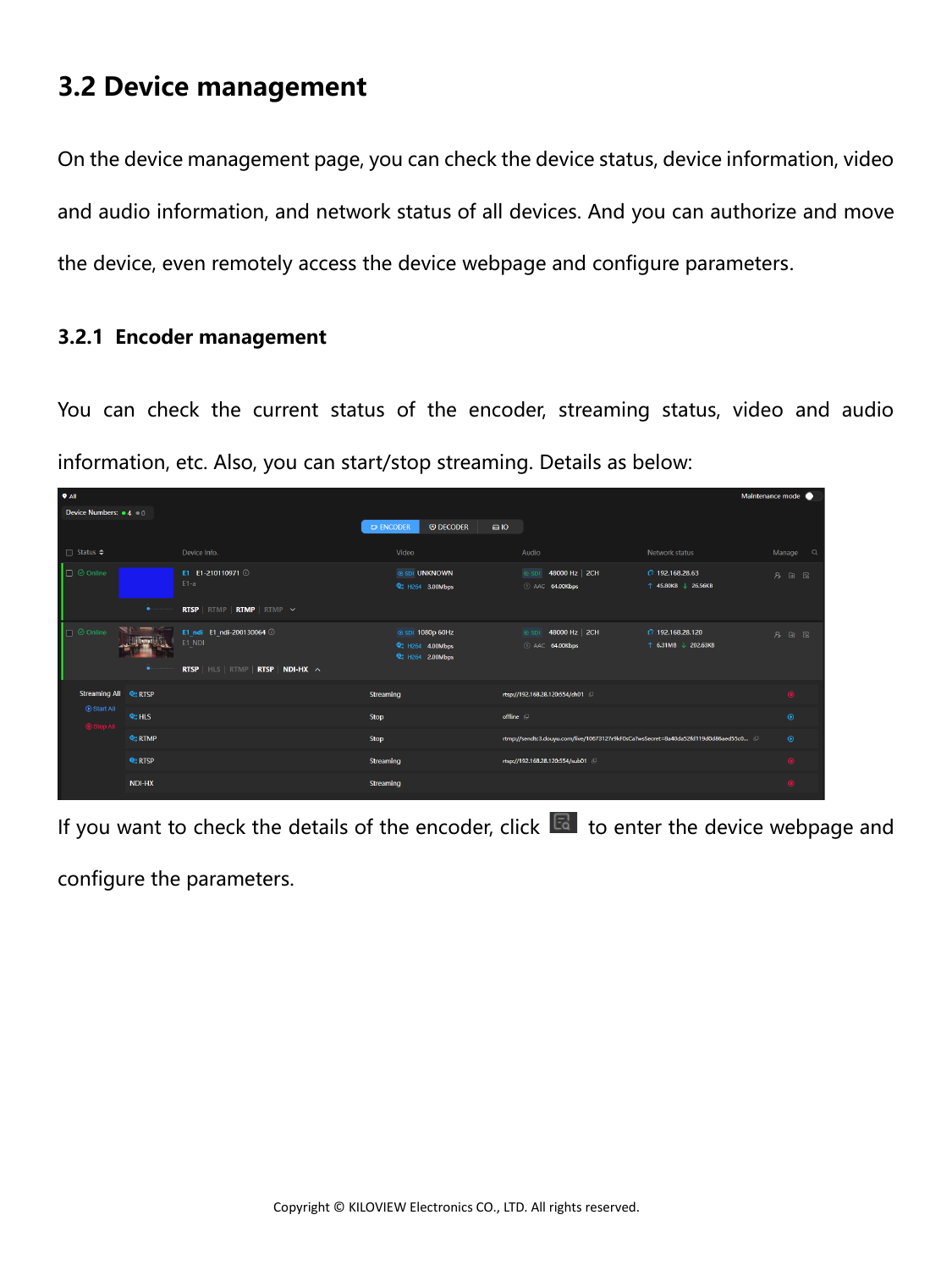



#### **Introduction**

- Click  $\bullet$  to sort the devices.
- $\bullet$  shows the online device number,  $\bullet$  shows the offline device number
- ⚫ Device info.: The device model, serial number, version number, etc.
- Video: The information of the video source, including the resolution, the current bitrate, the encoding format and bitrate of the main/sub-stream,  $\mathbb{Q}^s$  is the main stream and  $\mathbb{Q}^s$ is the sub-stream;
- Audio: The current audio sample rate, encoding bitrate, encoding format, etc.;
- Network status: IP address and rate of the device,  $\int_{a}^{b}$  is the is the downlink rate;
- Manage: means "Access Control", "View" means only view the device without other operations, "Edit" means rename the device,  $\Box$  means move the device,  $\Box$  means enter the device webpage;
- Streaming: the device is streaming and you can start or stop it in the system.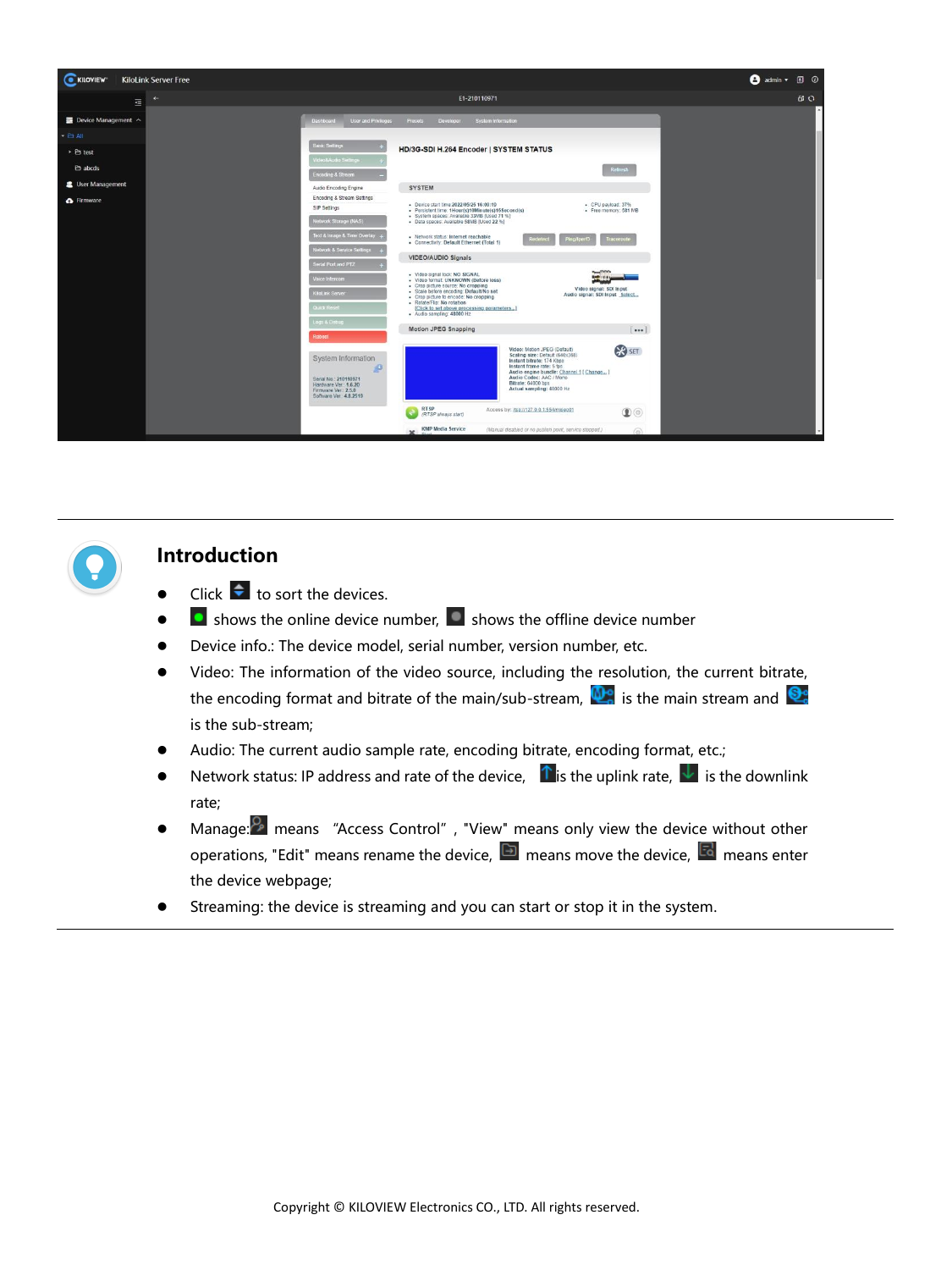#### **3.2.2 Decoder management**

On the device management page, you can check the decoder status, device information,

network status and output details as below:

| <b>C</b> KILOVIEW <sup>®</sup>                | KiloLink Server Free                    |                              |               |             |                                         |        |                                                       |                                                                                                      | $\bullet$ admin $\bullet$ admin $\bullet$ |
|-----------------------------------------------|-----------------------------------------|------------------------------|---------------|-------------|-----------------------------------------|--------|-------------------------------------------------------|------------------------------------------------------------------------------------------------------|-------------------------------------------|
|                                               | $\equiv$ $^{\circ}$ All                 |                              |               |             |                                         |        |                                                       |                                                                                                      | Maintenance mode O                        |
| $\equiv$ Device Management $\sim$             | Device Numbers: $\bullet$ 4 $\bullet$ 0 |                              |               |             | <b>ED ENCODER</b><br><b>DECODER</b>     | $\Box$ |                                                       |                                                                                                      |                                           |
| $\star$ $\ensuremath{\mathop{\boxtimes}}$ All |                                         |                              |               |             |                                         |        |                                                       |                                                                                                      |                                           |
| $\rightarrow$ $\leftrightarrow$ test          | □ Status ◆ Device Info.                 |                              |               | Output1     |                                         |        | Output2                                               | Network status                                                                                       | Manage Q                                  |
| $\Theta$ abcds                                | $\Box$ $\odot$ Online                   | <b>MG300 MG77 ©</b><br>MG300 | $\rightarrow$ | © IP Stream | @ IP Stream 1920x1080P 50Hz<br>48000 Hz |        | @ HDMI @ SDI 1920x1080P 30Hz<br>@ HDMI @ SDI 48000 Hz | € 192.168.28.20<br>↑ 17.11MB ↓ 8.43MB                                                                | $8 = 5$                                   |
| User Management                               |                                         |                              |               |             |                                         |        |                                                       | $\Omega$ unknow                                                                                      |                                           |
| <b>A</b> Firmware                             |                                         | Output details $\sim$        |               |             |                                         |        |                                                       | $\uparrow$ 0.00Byte $\downarrow$ 0.00Byte                                                            |                                           |
|                                               | <b>Batch Move</b>                       |                              |               |             |                                         |        |                                                       | Total 1 $\left \left  \left  \left  \right  \right  \right  \right $ 10/page $\left  \left  \right $ |                                           |
|                                               |                                         |                              |               |             |                                         |        |                                                       |                                                                                                      |                                           |
|                                               |                                         |                              |               |             |                                         |        |                                                       |                                                                                                      |                                           |
|                                               |                                         |                              |               |             |                                         |        |                                                       |                                                                                                      |                                           |
|                                               |                                         |                              |               |             |                                         |        |                                                       |                                                                                                      |                                           |
|                                               |                                         |                              |               |             |                                         |        |                                                       |                                                                                                      |                                           |
|                                               |                                         |                              |               |             |                                         |        |                                                       |                                                                                                      |                                           |
|                                               |                                         |                              |               |             |                                         |        |                                                       |                                                                                                      |                                           |
|                                               |                                         |                              |               |             |                                         |        |                                                       |                                                                                                      |                                           |
|                                               |                                         |                              |               |             |                                         |        |                                                       |                                                                                                      |                                           |
|                                               |                                         |                              |               |             |                                         |        |                                                       |                                                                                                      |                                           |
|                                               |                                         |                              |               |             |                                         |        |                                                       |                                                                                                      |                                           |
|                                               |                                         |                              |               |             |                                         |        |                                                       |                                                                                                      |                                           |

For output details, please check the decoding status and the output number related to the

window number of the multi-window output.

|                            |                                                                    | <b>ED ENCODER</b>                                                    | <b>@DECODER</b><br>$\Box$ 10                            |                                                                                                                      |
|----------------------------|--------------------------------------------------------------------|----------------------------------------------------------------------|---------------------------------------------------------|----------------------------------------------------------------------------------------------------------------------|
| $\Box$ Status $\triangleq$ | Device Info.                                                       | Output1                                                              | Output2                                                 | Network status<br>Manage<br>$\alpha$                                                                                 |
| $\Box$ $\odot$ Online      | <b>MG300 MG77 4</b><br>MG300<br>Output details $\wedge$<br>Output1 | 1920x1080P 50Hz<br><sup>©</sup> IP Stream<br>48000 Hz<br>@ IP Stream | @ HDMI @ SDI 1920x1080P 30Hz<br><b>EXAMPLE 18000 Hz</b> | G 192.168.28.20<br>$A \oplus E$<br>↑ 2.61MB ↓ 3.47MB<br>$\Omega$ unknow<br>$\uparrow$ 0.00Byte $\downarrow$ 0.00Byte |
|                            | $\blacksquare$                                                     | <sup>2</sup> Decoding                                                | 2560x1440@25.0Hz                                        | rtmp://hngd-cdn-pull-tx-1.hntv.tv/saas_live/a2b58a2227 (                                                             |



#### **Introduction**

- ⚫ Output 1/Output 2: Configurations of output 1/output 2, including output interface, resolution and audio sample rate;
- Network information: The device network port, the rate of each network port,  $\mathbf{f}$  is the uplink rate,  $\mathbf{v}$  is the downlink rate;
- $\mathscr{P}$  means that the device is streaming,  $\mathscr{P}$  is decoding,  $\mathscr{P}$  is the connection reestablished;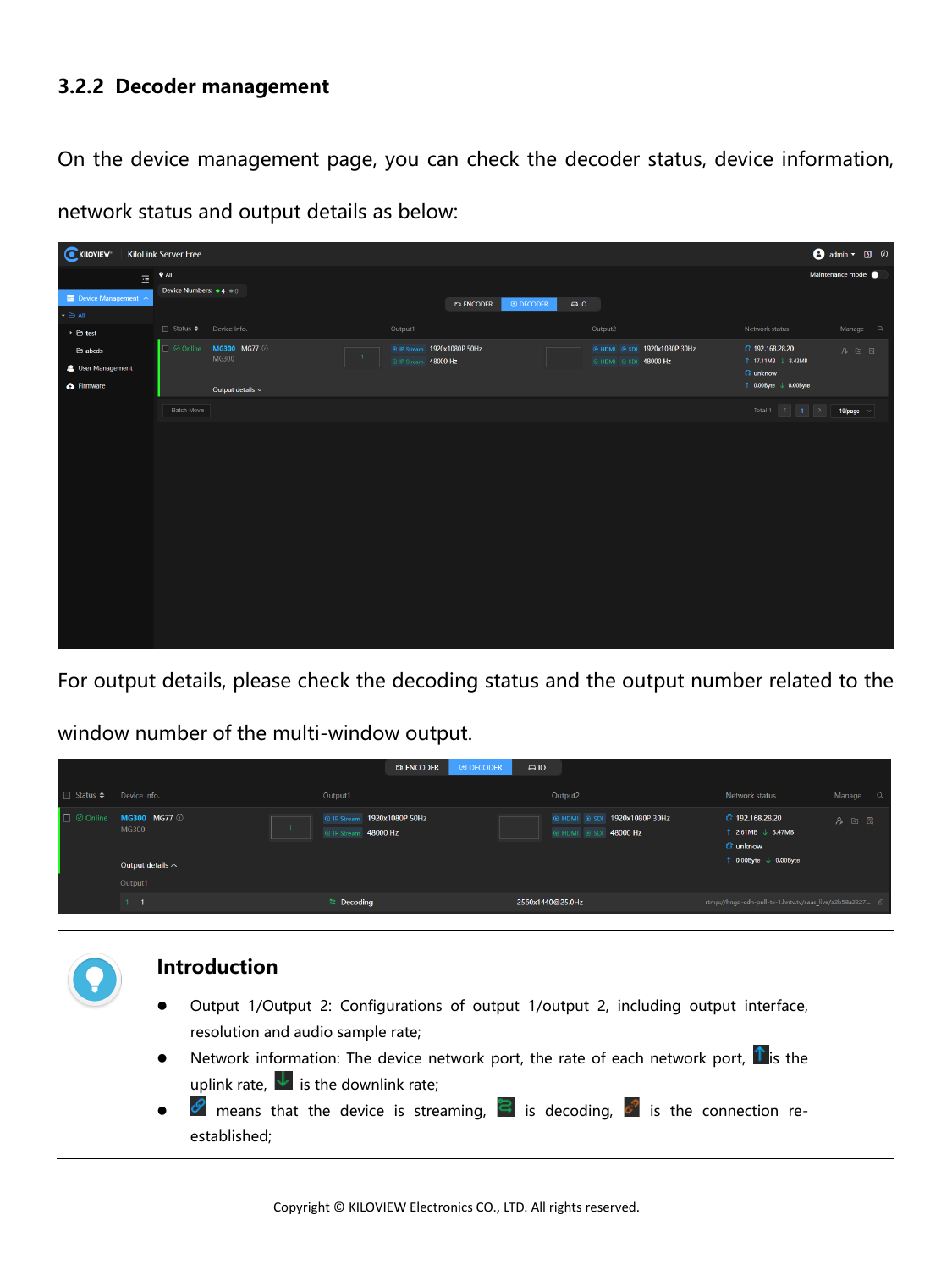#### **3.2.3 NDI device management**

On the device management page, you can check the NDI device status, device information,

encoding and decoding status and network status.

| E KILOVIEW <sup>®</sup>                                                                          | KiloLink Server Free                                              |                                              |                                      |                                                                                                                             | <b>A</b> admin $\cdot$ 8 0                                                                                                            |
|--------------------------------------------------------------------------------------------------|-------------------------------------------------------------------|----------------------------------------------|--------------------------------------|-----------------------------------------------------------------------------------------------------------------------------|---------------------------------------------------------------------------------------------------------------------------------------|
| <b>Exercise</b> Device Management $\land$<br>$\star$ $\ensuremath{\mathop{\boxtimes}}$ All       | $\equiv$ $\bullet$ All<br>Device Numbers: $\bullet$ 4 $\bullet$ 0 |                                              | <b>EDECODER</b><br><b>ED ENCODER</b> | $\Box$ 10                                                                                                                   | Maintenance mode ·                                                                                                                    |
| $\rightarrow$ $\leftrightarrow$ test<br>$\Theta$ abcds<br>& User Management<br><b>A</b> Firmware | $\Box$ Status $\triangleq$<br>□ ⊙ Online<br>$\bigodot$ KILOVIEW'  | Device Info.<br>N40 N40-20162430049 2<br>N40 | Encoding                             | Decoding<br>@ HDMI 1920x1080p 30Hz<br>@ HDMI 48000 Hz 2CH<br>$\mathcal{P}$ N3-20072110107 (Channel-1)<br>NDI-FULL 87.63Mbps | Manage Q<br>Network status<br>€ 192.168.28.105<br>8日 园<br>↑ 282.04KB ↓ 5.87MB                                                         |
|                                                                                                  | <b>Batch Move</b>                                                 |                                              |                                      |                                                                                                                             | Total 1 $\begin{array}{ c c c c c }\n\hline\n\text{Total 1} & \text{1} & \text{2} & \text{10/page} & \text{2} \\ \hline\n\end{array}$ |



#### **Introduction**

- ⚫ Encoding: NDI device is in encoding mode, displays the current video encoding information, including video source resolution, audio sample rate, audio channel, real-time bitrate, etc.;
- ⚫ Decoding: NDI device is in decoding mode, displays the current video decoding information, including video resolution, video output interface, audio sample rate, channel, NDI source name, bitrate, etc.;
- Network status: The network information and the IP address,  $\|\mathbf{f}\|$  is the uplink rate,  $\|\mathbf{f}\|$  is the downlink rate.



#### **Note**

- ⚫ When moving the device, please ensure that the user has the editing permission of the current group and the target group.
- The free version supports up to add 32 devices.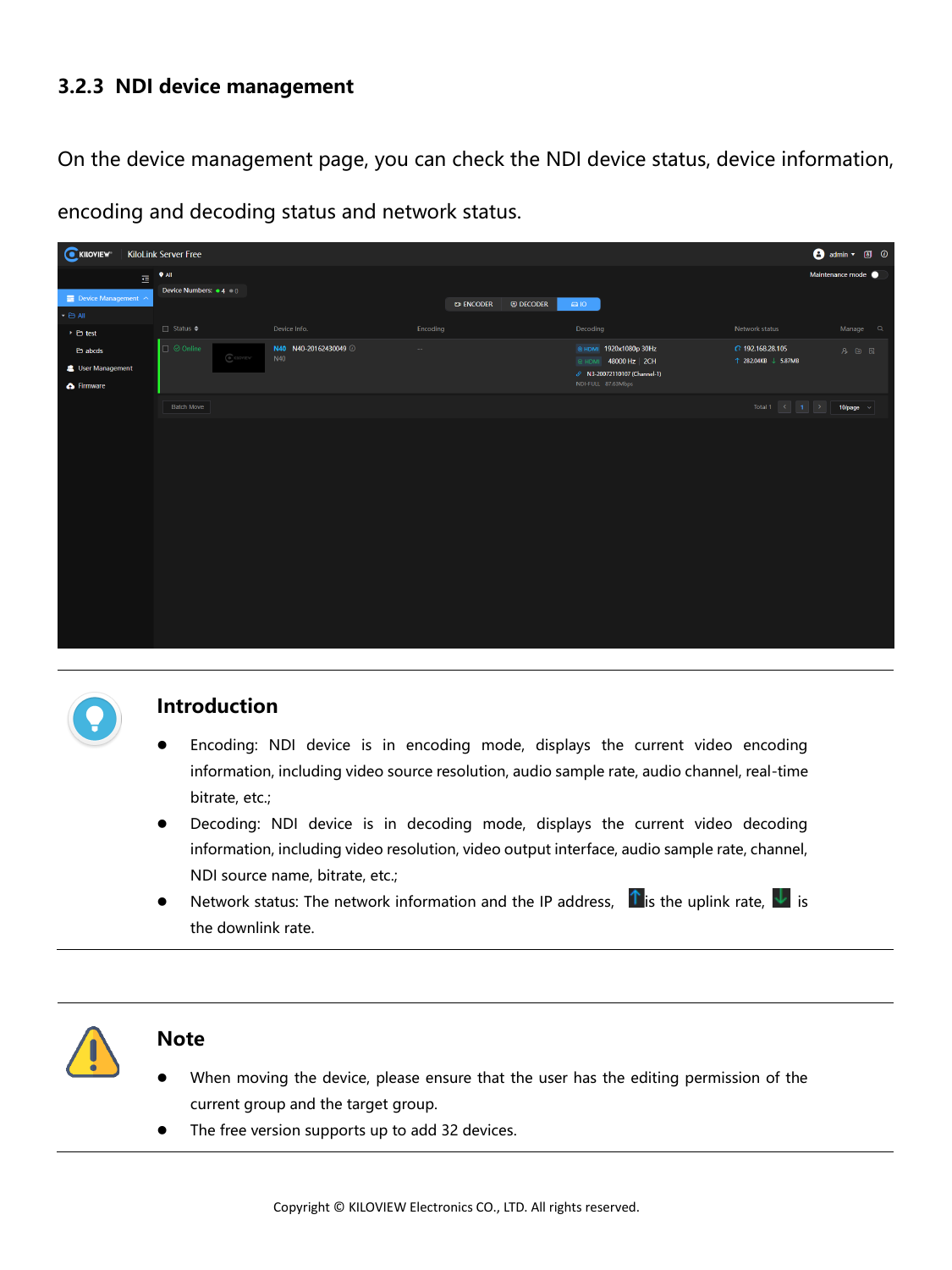# **3.3 Device Maintenance**

Enabling "Maintenance mode", you can add devices to the system, and manage the devices

| <b>C</b> KILOVIEW <sup>®</sup>             |   | KiloLink Server Free                    |                            |                        |                                 |                   |                   |               |                                                                     |                                               |      |                   |  |
|--------------------------------------------|---|-----------------------------------------|----------------------------|------------------------|---------------------------------|-------------------|-------------------|---------------|---------------------------------------------------------------------|-----------------------------------------------|------|-------------------|--|
|                                            | 圏 | $Q$ All                                 |                            |                        |                                 |                   |                   |               |                                                                     |                                               |      | Maintenance mode  |  |
| <b>Exercise</b> Device Management $\wedge$ |   | Device Numbers: $\bullet$ 4 $\bullet$ 0 |                            |                        |                                 |                   |                   |               |                                                                     |                                               |      |                   |  |
| $\cdot$ $\ominus$ All                      |   | + Add device                            | <b>①</b> One-click restart |                        | $\mathbb C$ One-click reset     |                   |                   |               |                                                                     |                                               |      |                   |  |
| ▶ 白 test                                   |   |                                         | $\Box$ Status $\triangleq$ | Serial Number ♦        | Authorization Code $\triangleq$ | Alias $\triangle$ | Type $\triangleq$ | Device Name ♦ | Upgrading status $\triangleq$ Current firmware version $\triangleq$ | Dispatched firmware $\triangleq$              |      | Note Manage Q     |  |
| $\Theta$ abcds                             |   | All                                     |                            | □ © Online 210110971   | 7c9bc9d6608f586e @              | E1-a              | E1                | E1-210110971  | 4.8.2519                                                            |                                               |      | 2 車 亩             |  |
| User Management                            |   | E1                                      |                            | Online 200130064       | d3f7ac2e4bf55418 @              | E1 NDI            | E1 ndi            | E1 ndi-200130 | 4.8.2519                                                            |                                               | asds | 召唤自               |  |
| <b>A</b> Firmware                          |   | E1_ndi                                  |                            | □ ⊙ Online K2030040482 | 725d315595fb5d8b (D)            | <b>MG300</b>      | <b>MG300</b>      | <b>MG77</b>   | 4.6.2515                                                            |                                               |      | 2 車 亩             |  |
|                                            |   | <b>MG300</b>                            |                            | □ ⊙ Online 20162430049 | 95695e74fd53e787                | N40               | N40               | N40-20162430  | 2.02.0217                                                           |                                               |      | 2 車 亩             |  |
|                                            |   | <b>N40</b>                              |                            |                        |                                 |                   |                   |               |                                                                     |                                               |      |                   |  |
|                                            |   |                                         | <b>Batch Deletion</b>      | Cancel dispatch        |                                 |                   |                   |               |                                                                     | Total 4 $\vert \langle \vert 1 \vert \rangle$ |      | $20$ /page $\sim$ |  |

with one-click reboot or one-click reset.



#### **Introduction**

- $\mathbb{Z}$ : Edit authorization code and note of the device;
- $\Box$  Rename the device;
- $\mathbf{u}$  Delete the device:

#### **3.3.1 Add device**

Click "Add Device", enter the device name and serial number to generate an authorization

code.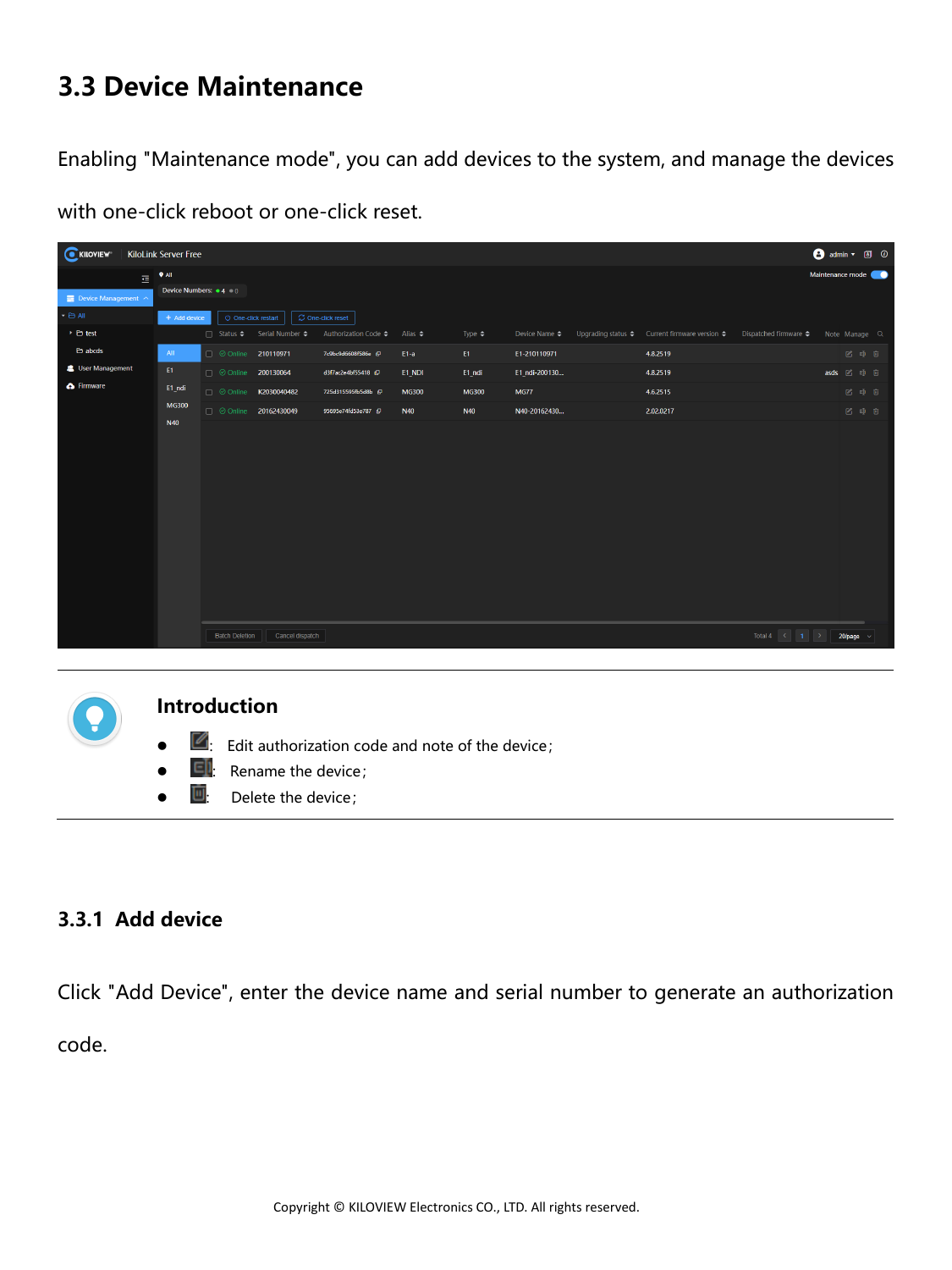| <b>KILOVIEW</b>                              | KiloLink Server Free           |                       |                                      |          |                              |                      |                      |          |                                                           |                                                     | <b>A</b> admin ▼ 8 ①                                                   |
|----------------------------------------------|--------------------------------|-----------------------|--------------------------------------|----------|------------------------------|----------------------|----------------------|----------|-----------------------------------------------------------|-----------------------------------------------------|------------------------------------------------------------------------|
|                                              | $\equiv$ 9 All                 |                       |                                      |          |                              |                      |                      |          |                                                           |                                                     | Maintenance mode                                                       |
| $\blacksquare$ Device Management $\land$     | Device Numbers: $\bullet$ 4 00 |                       |                                      |          |                              |                      |                      |          |                                                           |                                                     |                                                                        |
| $ \ominus$ All                               | + Add device                   |                       | O One-click restart   C One-click re |          | Add device                   |                      |                      | $\times$ |                                                           |                                                     |                                                                        |
| $\triangleright$ $\ensuremath{\boxdot}$ test |                                |                       | □ Status ◆ Serial Number ◆           | Authori  |                              | * Alias Please Enter |                      |          | status $\Leftarrow$ Current firmware version $\Leftarrow$ | Dispatched firmware $\Rightarrow$                   | Note Manage Q                                                          |
| $\ominus$ abcds                              | All                            |                       | □ ⊙ Online 210110971                 | 7c9bc9d  | * Serial Number Please Enter |                      |                      |          | 4.8.2519                                                  |                                                     | 2 車 亩                                                                  |
| <b>2</b> User Management                     | E1                             | $\Box$ $\odot$ Online | 200130064                            | d3f7ac2e |                              |                      |                      |          | 4.8.2519                                                  |                                                     | asds $\mathbb{Z}$ of $\Box$                                            |
| <b>A</b> Firmware                            | E1_ndi                         |                       | □ ⊙ Online K2030040482               | 725d315  | * Authorization Code         |                      | $\sigma$<br>Generate |          | 4.6.2515                                                  |                                                     | $\begin{tabular}{ll} $\mathbb{Z}$ & $\oplus$ & $\oplus$ \end{tabular}$ |
|                                              | MG300                          |                       | □ ⊙ Online 20162430049               | 95695e7  | Note                         | Please Enter         |                      |          | 2.02.0217                                                 |                                                     | 2 0 0                                                                  |
|                                              | N40                            |                       |                                      |          |                              |                      |                      |          |                                                           |                                                     |                                                                        |
|                                              |                                |                       |                                      |          |                              |                      |                      |          |                                                           |                                                     |                                                                        |
|                                              |                                |                       |                                      |          |                              |                      |                      |          |                                                           |                                                     |                                                                        |
|                                              |                                |                       |                                      |          |                              | Cancel<br>OK         |                      |          |                                                           |                                                     |                                                                        |
|                                              |                                |                       |                                      |          |                              |                      |                      |          |                                                           |                                                     |                                                                        |
|                                              |                                |                       |                                      |          |                              |                      |                      |          |                                                           |                                                     |                                                                        |
|                                              |                                |                       |                                      |          |                              |                      |                      |          |                                                           |                                                     |                                                                        |
|                                              |                                |                       |                                      |          |                              |                      |                      |          |                                                           |                                                     |                                                                        |
|                                              |                                |                       |                                      |          |                              |                      |                      |          |                                                           |                                                     |                                                                        |
|                                              |                                |                       |                                      |          |                              |                      |                      |          |                                                           |                                                     |                                                                        |
|                                              |                                |                       |                                      |          |                              |                      |                      |          |                                                           |                                                     |                                                                        |
|                                              |                                | <b>Batch Deletion</b> | Cancel dispatch                      |          |                              |                      |                      |          |                                                           | Total 4 $\vert \langle \vert 1 \vert \vert \rangle$ | 20/page $\sim$                                                         |



#### **Note**

⚫ The authorization code generated when a device is added to the server. It will be used to authorize the device to log in to the server from the device webpage.

#### **3.3.2 Reboot and reset**

Select the devices that need to be restarted and reset with one-key restart or one-key reset.

| C KILOVIEW <sup>®</sup>                  |                       | KiloLink Server Free                    |  |                                   |                                      |                                 |                    |                   |               |                                                                                                                    |                                                                |  | <b>B</b> admin $\overline{\phantom{a}}$ <b>admin</b> $\overline{\phantom{a}}$ <b>admin</b> |  |
|------------------------------------------|-----------------------|-----------------------------------------|--|-----------------------------------|--------------------------------------|---------------------------------|--------------------|-------------------|---------------|--------------------------------------------------------------------------------------------------------------------|----------------------------------------------------------------|--|--------------------------------------------------------------------------------------------|--|
|                                          | $\equiv$ <b>9 All</b> |                                         |  |                                   |                                      |                                 |                    |                   |               | Maintenance mode                                                                                                   |                                                                |  |                                                                                            |  |
| <b>Exercise</b> Device Management $\sim$ |                       | Device Numbers: $\bullet$ 4 $\bullet$ 0 |  |                                   |                                      |                                 |                    |                   |               |                                                                                                                    |                                                                |  |                                                                                            |  |
| $\rightarrow$ $\leftrightarrow$ All      |                       | + Add device                            |  | <b><i>む</i></b> One-click restart |                                      | $\mathbb C$ One-click reset     |                    |                   |               |                                                                                                                    |                                                                |  |                                                                                            |  |
| $\rightarrow$ $\leftrightarrow$ test     |                       |                                         |  |                                   | □ Status $\div$ Serial Number $\div$ | Authorization Code $\triangleq$ | Alias $\triangleq$ | Type $\triangleq$ | Device Name ♦ | Upgrading status $\triangleq$ Current firmware version $\triangleq$ Dispatched firmware $\triangleq$ Note Manage Q |                                                                |  |                                                                                            |  |
| $\Theta$ abcds                           |                       | All                                     |  |                                   | □ © Online 210110971                 | 7c9bc9d6608f586e (C)            | E1-a               | E1                | E1-210110971  | 4.8.2519                                                                                                           |                                                                |  | 乙申市                                                                                        |  |
| <b>&amp;</b> User Management             |                       | E1                                      |  |                                   | □ © Online 200130064                 | d3f7ac2e4bf55418 (D)            | E1 NDI             | E1 ndi            | E1 ndi-200130 | 4.8.2519                                                                                                           |                                                                |  | asds 乙 重 直                                                                                 |  |
| <b>A</b> Firmware                        |                       | E1_ndi                                  |  |                                   | □ ⊙ Online K2030040482               | 725d315595fb5d8b (D)            | <b>MG300</b>       | <b>MG300</b>      | <b>MG77</b>   | 4.6.2515                                                                                                           |                                                                |  | 2 单 亩                                                                                      |  |
|                                          |                       | <b>MG300</b>                            |  |                                   | Online 20162430049                   | 95695e74fd53e787                | N40                | <b>N40</b>        | N40-20162430  | 2.02.0217                                                                                                          |                                                                |  | 2 单 亩                                                                                      |  |
|                                          |                       | N40                                     |  |                                   |                                      |                                 |                    |                   |               |                                                                                                                    |                                                                |  |                                                                                            |  |
|                                          |                       |                                         |  | <b>Batch Deletion</b>             | Cancel dispatch                      |                                 |                    |                   |               |                                                                                                                    | Total 4 $\left \left \left \right \right $ 1 $\left \right $ > |  | 20/page $\sim$                                                                             |  |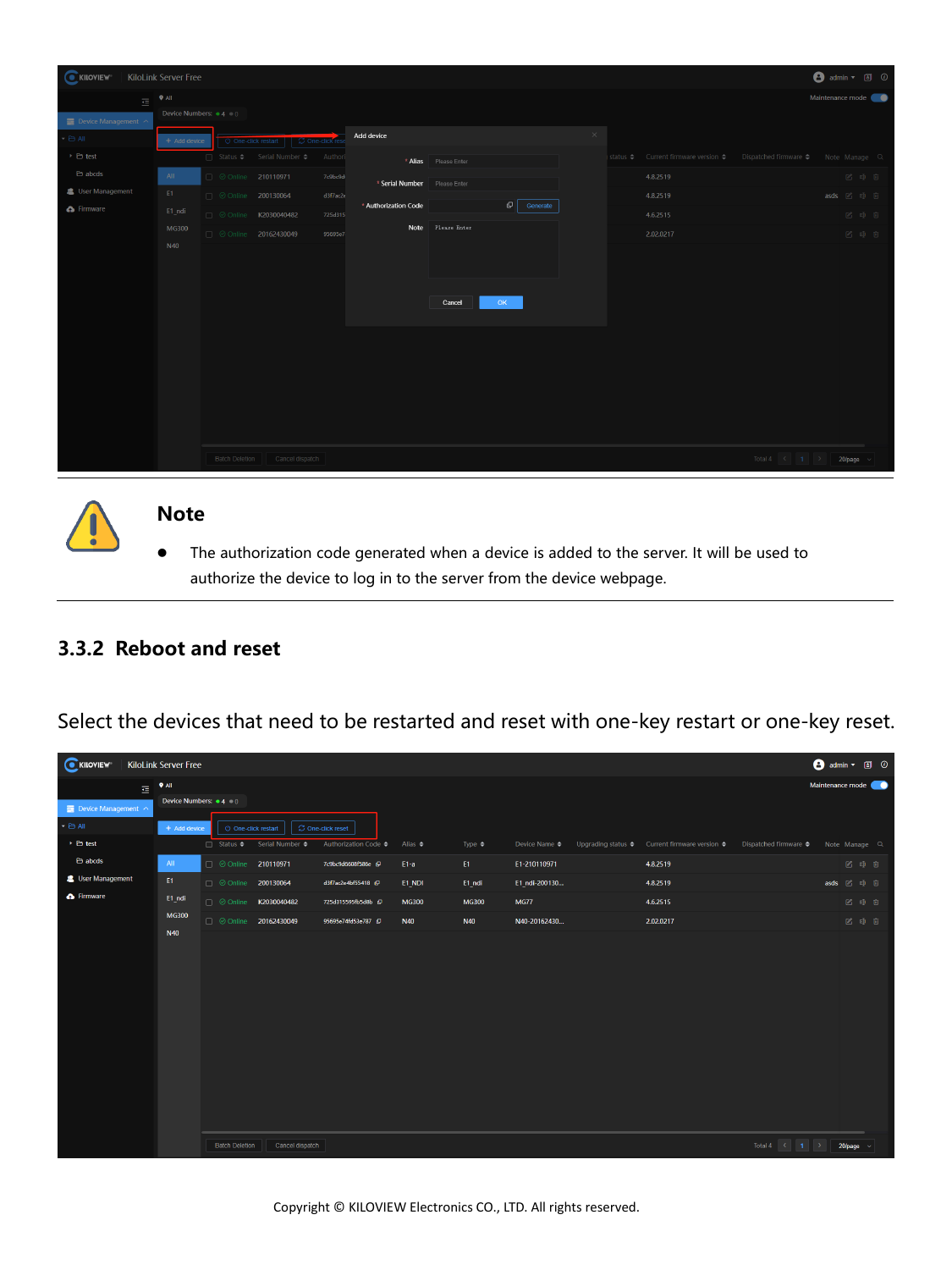#### **3.3.3 Firmware upgrade**

Select the product model to be upgraded, and click "Firmware Upgrading" appeared at the top of the page, select the firmware, then the firmware will be dispatched to the device. After dispatched, please reboot the device to complete the firmware upgrading.





#### **Note**

- ⚫ After the firmware dispatched, the device needs to be rebooted to complete the firmware upgrading;
- ⚫ Firmware download: if multiple channels download together, each channel will occupy about 2M bandwidth. Therefore, the download will be slow when the downlink bandwidth is not enough.